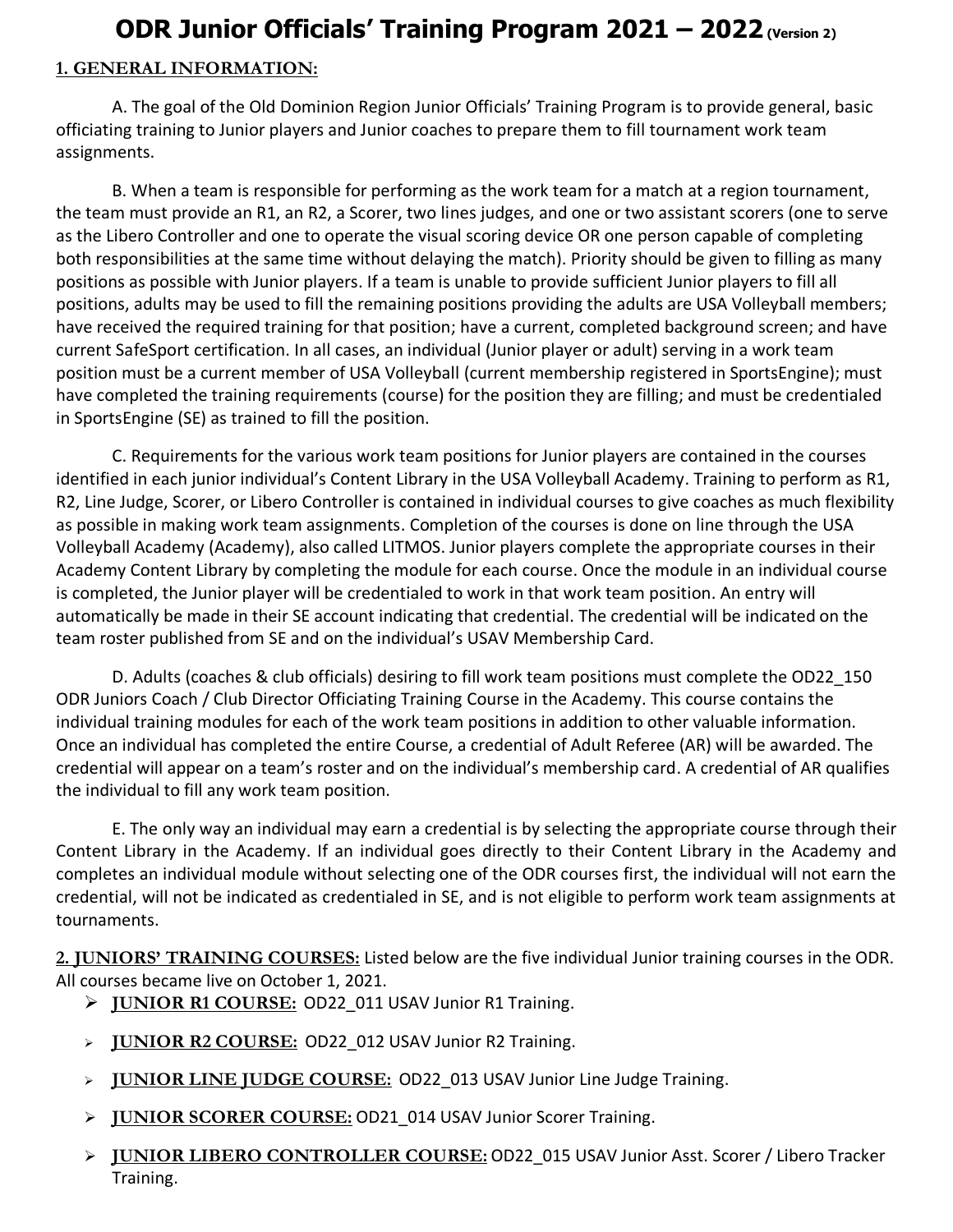## **3. PROCEDURES:**

A. The first step is to join USA Volleyball through USA Volleyball's Membership Management System called SportsEngine (SE) <https://memberships.sportsengine.com/org/old-dominion-region-volleyball>.

B. All training and testing requirements are completed on line through the USA Volleyball Academy (Academy) accessed through SportsEngine.

C. After an individual completes their membership registration, they will automatically be given an account in the Academy and will receive an email with instructions on how to access their Academy account from SportsEngine.

D. Log into SportsEngine.

E. Click on Household in the Dashboard.

F. If there are multiple name tiles, click on the tile of the individual wishing to go to the Academy.

G. Click on "View Details" near the bottom of the individual's name tile that pops up.

H. Click on the blue USAV ACADEMY box near the top right of the page.

I. From the Dashboard in the Academy, click on Content Library.

J. A Junior player or coach or other adult must select the Course or Courses they need to complete in their Academy Content Library by clicking on each course individually. After selecting a Course, click the "Start This Course button".

K. For Junior players, each Course has one module to complete. For adults, there are several modules to complete in their Course.

L. Once the module or modules for a course are completed, the individual will be able to print a certificate of completion. Credentials earned are listed in the Certificates link on the dashboard of each individual's Academy account. Additionally, they will be able to work at tournaments in the associated position for the completed course and will be indicated as credentialed for that position on SE team rosters and the individual's membership card.

M. The Academy will automatically communicate with SE and tell SE when an individual has completed a course. SE will enter the individual's credential in their SE record. Those credentials will be displayed on SE team rosters and the individual's membership card.

N. Junior players may hold any or all Junior Credentials at the same time (Junior R1, Junior R2, Junior Scorer, Junior Line Judge, and Junior Libero Controller). Adults will hold a credential of Adult Referee (AR) which is valid for all Junior work team positions.

O. Junior Line Judge and Junior Libero Controller credentials are valid for two seasons. All other credentials are valid for only one season.

P. Click on this link https://youtu.be/neq f XFKK0 for a visual presentation of how to access training in the Academy. The short presentation will display information for the 2020-2021 season, but the same information and instructions apply for the 2021-2022 season.

## **4. CAUTIONS:**

A. Training courses in the Academy can run on a PC, an iPad, other tablets, and smart phones.

B. We discourage the use of smart phones because of the small size of the images. Additionally, some images and functions may not work correctly on some tablets.

C. Members must ensure they allow every slide to finish completely before attempting to continue to the next slide.

D. The most reliable browser to use is Google Chrome and the least reliable is Internet Explorer.

E. Members may stop and restart a module as many times as is necessary to complete the module.